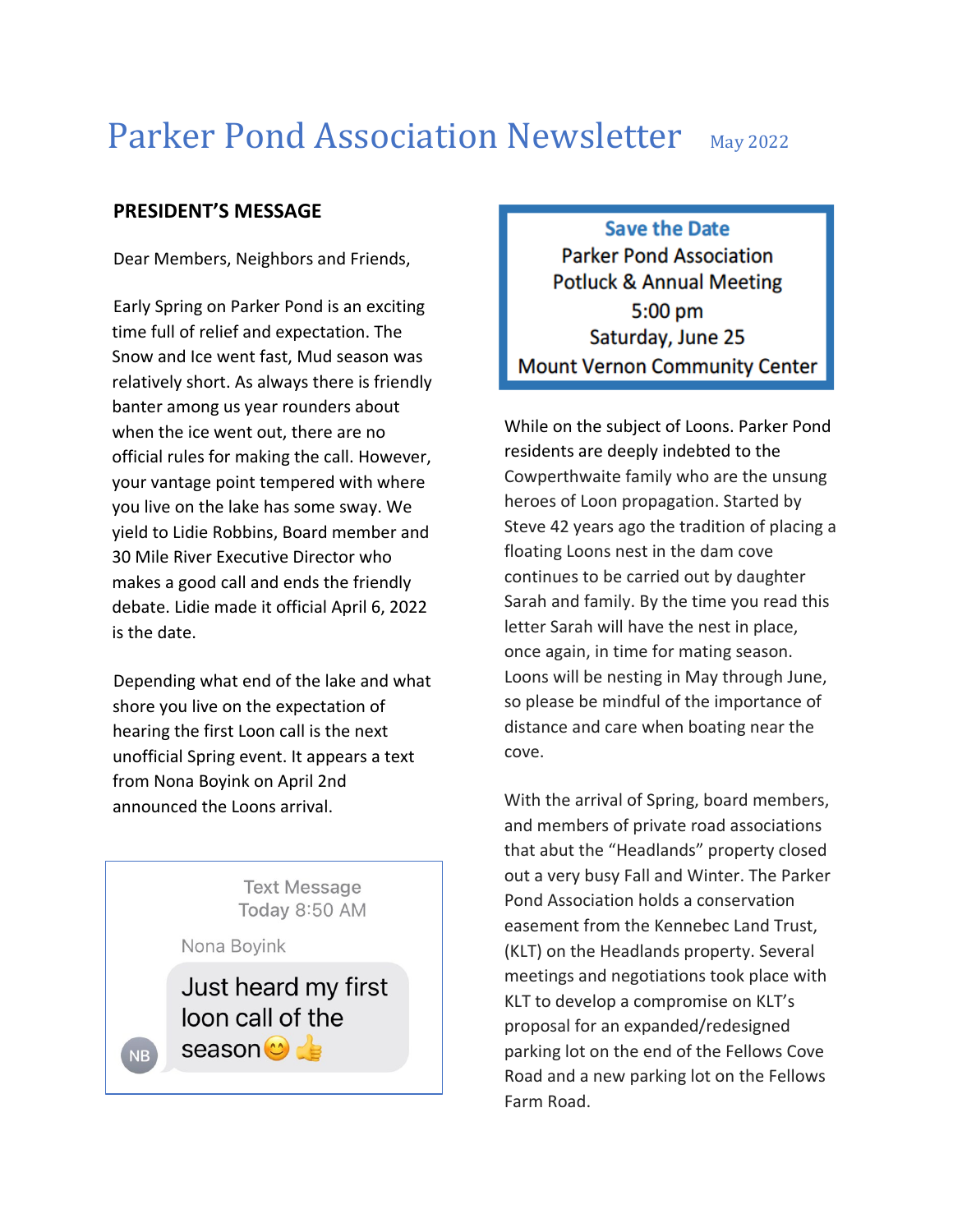Our collective representation was successful in temporarily reaching a compromise with the KLT to develop a new parking lot on property it owns on the Sandy River Road near the entrance of the Fellow Farm Road. Residential representation before the Town of Fayette seeking a denial of the KLT permit for the parking lot project at the end of the Fellows Cove Road was unsuccessful. The collective expectation was to at least have KLT temporarily withdraw its permit application to study the impact of the new Sandy River road parking lot along with signage that would encourage foot or cycling to trail heads on either access road vs traffic and parking pressure at the end of the Fellows Cove Road. The KLT is planning to proceed with plans to redevelop the parking lot at the end of the Fellows Cove Road with additional parking and a turn around this summer.

PPA Board, in a near unanimous vote, proposed to KLT a delay in redevelopment plans until a new management plan as provided in the Headlands Easement can be developed and until the impact of the new Sandy River Road Parking lot can be determined. I encourage members to use the new Sandy River Road lot, when built and enjoy the walk which may help demonstrate we are all sensitive to the potential increases of vehicular traffic and its potentially negative impact on our lake I close this letter with two points.

First, the Parker Pond Association's role in the negotiations was driven by the easement. (See: STEWARDSHIP REPORT for HEADLANDS PARKING for details). Second, the Association is not taking a direct position in road association concerns. The Association's first and foremost concern is the Lake, its integrity and water quality. This makes us a partner with the road associations to ensure any development broadening increased public traffic and redesign of a parking lot be considered. With the New Sandy River Road parking lot there is no need to rush development plans without further study and development of an updated management plan.

Many thanks to Board members, association representatives that participated in meetings, discussions and the permit process. This newsletter will have additional details that bring us to this point.

My hope for all is a healthy and safe Spring and Summer on the Lake.

Respectfully,

David Markovchick, President



Fat Tire Biking on Parker photo by Deb Cayer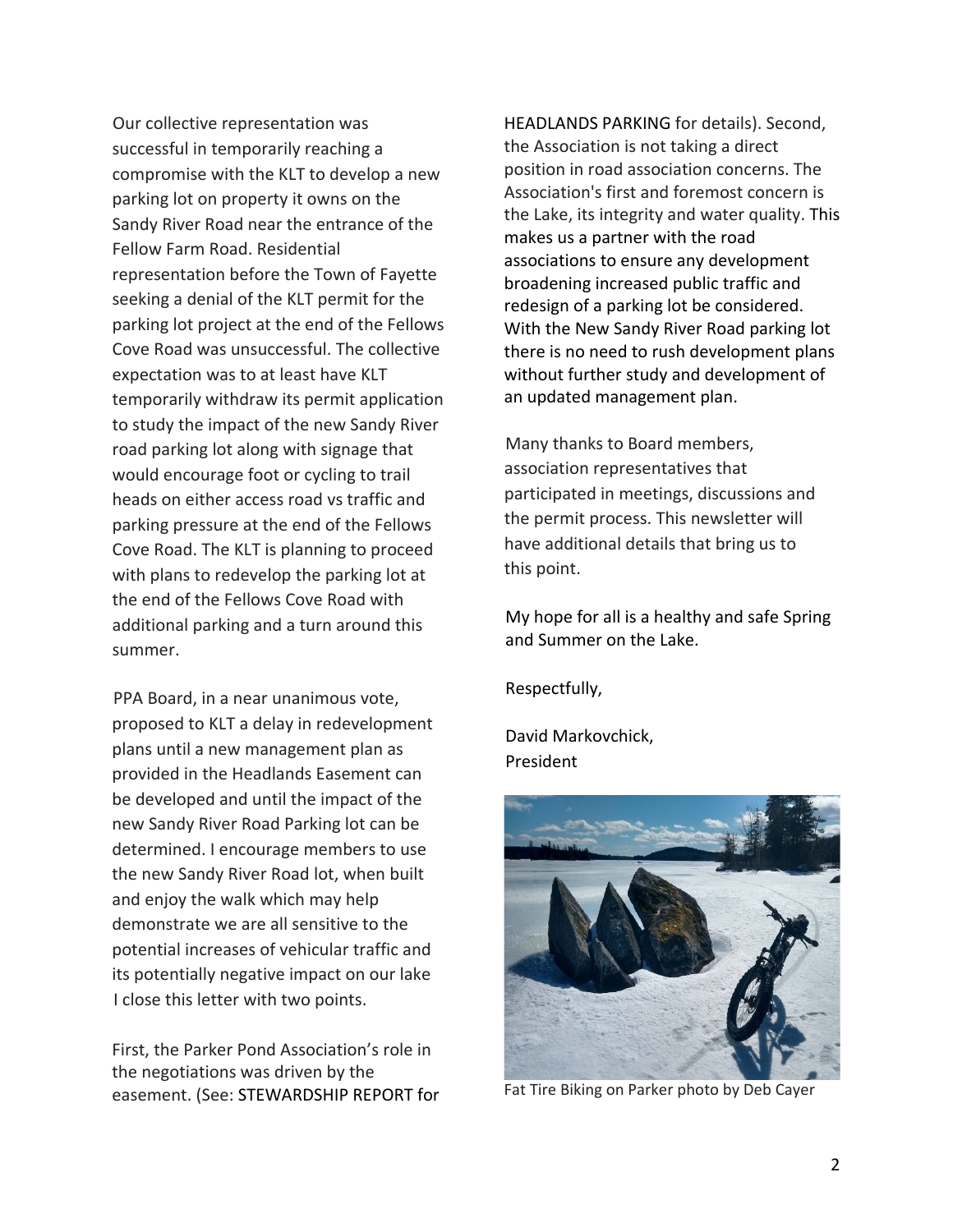# **STEWARDSHIP REPORT for HEADLANDS PARKING**

## PPA Mission

As stated on our website, the mission of the Parker Pond Association is:

- 1. To care for the natural resources and beauties of Parker Pond
- 2. To own, maintain and operate the dam at the Parker Pond outlet stream

From time to time, PPA members seek its assistance in matters related to mission #1 – see below for a recent example.

## Headlands History

During 2003-2004, Parker Pond Association (PPA), Land for Maine's Future, and Kennebec Land Trust (KLT) raised money to purchase the initial 100 acre property on the western central shore of Parker Pond. A four-car parking lot at the end of Fellows Cove Road was approved for vehicle access. A conservation easement was made October 6, 2004 between the grantor, KLT and the grantee, PPA. Then, in November of 2009, the Hodgkins family donated an additional 40 acres of land adjacent to the Headlands and another easement was signed between KLT and PPA. Funds from Land for Maine's Future were not used in this acquisition. A few years later, KLT acquired a 64-acre parcel, Parker Pond Headland Andrews, on the Sandy River Rd. close to the newly extended Headlands property.

# Parker Pond Association Role and Responsibilities

Based on the applicable easements and consistent with its mission, the PPA's purpose of holding the Headlands Conservation Easement to preserve and conserve the natural areas in the Parker Pond watershed for water quality, aesthetics, scientific, charitable and educational purposes. In order to fulfill this purpose, the easement provides that grantor and grantee shall mutually and cooperatively develop a management plan and establish rules regarding public use of the conservation property. The easement further provides that such rules may include limitations on public use (but only upon agreement of grantor and grantee) and to reasonably protect the quiet enjoyment of the property of abutters.

More information about the Parker Pond Headland Preserve can be found on KLT's website by clicking [here.](https://www.tklt.org/parker#:%7E:text=The%20Headland%20is%20owned%20by,of%20PPA%20and%20KLT%20volunteers.)

# Current Discussions Regarding Public Use of the Preserve

In 2020, a PPA member requested the PPA help reduce the volume of traffic accessing the Preserve. A committee was formed with PPA officers, the member and KLT, with a goal of looking at alternatives. The first meeting was held with only PPA officers to see if a recommendation could be proposed to KLT. The following is a general summary of what I recall has

[continued next page]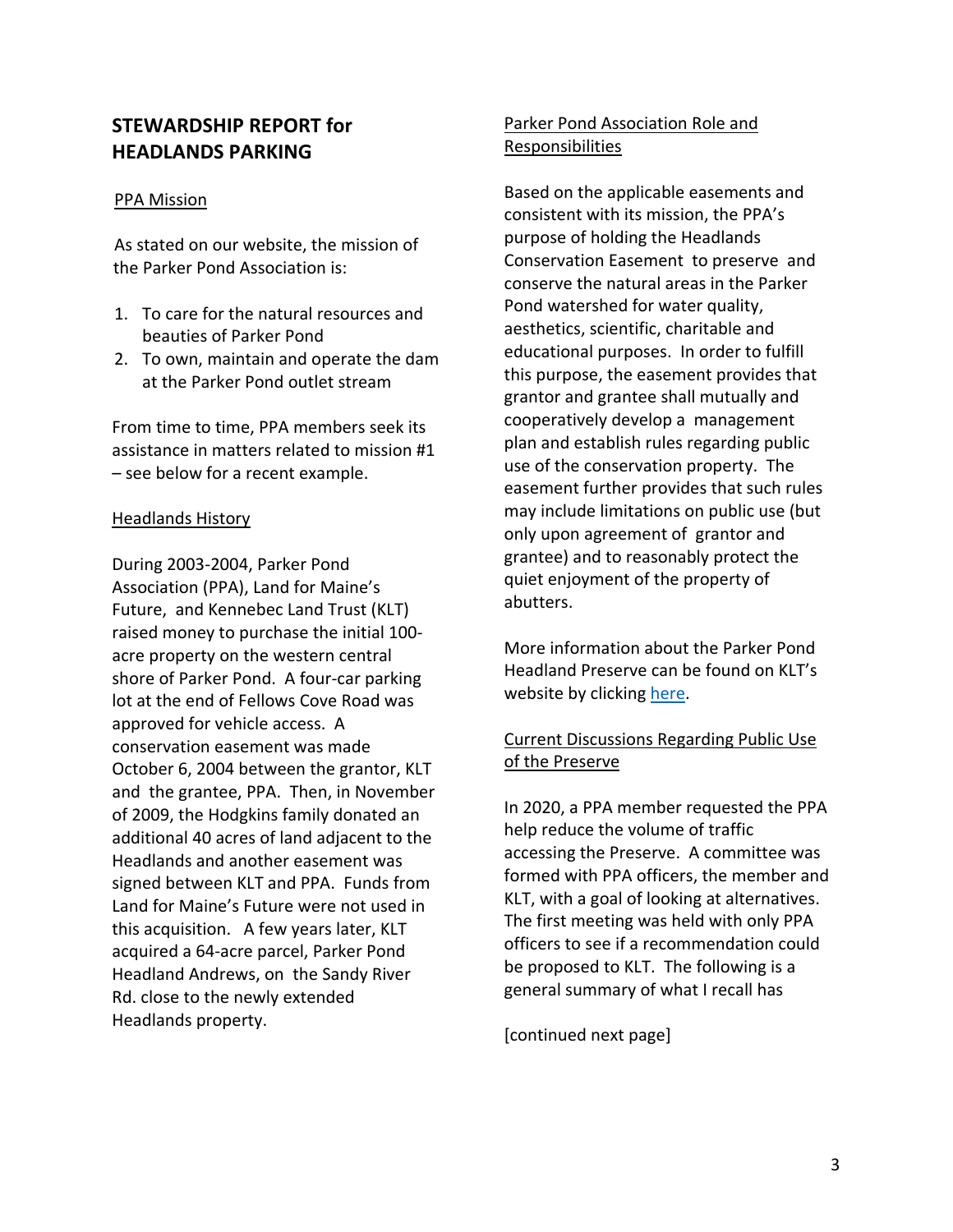## **GOINGS ON AROUND THE POND**

May 28 (Saturday) 9am-1pm: Annual Plant Sale fundraiser, Starling Hall, Fayette (Route 17), perennials/veggies, vendors, free outdoor composters

May 28 (Saturday), 9am to 11am: Breakfast, Mount Vernon Community Center, proceeds to benefit 30 Mile River Watershed Association

June 28 (Tuesday), 5:30pm: Kennebec Land Trust program at Bearnstow - Lyceum Workshop: Plant Identification (preregistration required). For more details about this and other KLT and Bearnstow Programs see:

Kennebec Land Trust's calendar here:<https://www.tklt.org/upcomingevents> Bearnstow's calendar here:<https://www.bearnstow.org/2022-calendar/>

July 2 (Saturday), 9am to 11am: Breakfast, Mount Vernon Community Center, proceeds to benefit 30 Mile River Watershed Association

July 9 (Saturday), 9am to 2pm: Strawberry Festival in Wayne Village

July 14-16 (Thursday-Saturday): The Vienna Woods Players will be performing 4 one act plays at the Vienna Union Hall. Performance times to be announced.

July 30 (Saturday): 30 Mile River Paddle Trek (more details at: [https://30mileriver.org/\)](https://30mileriver.org/)

August 6, (Saturday ), 9am to 11am: Breakfast, Mount Vernon Community Center, proceeds to benefit Neighbors Driving Neighbors

Interested in Broadband? Stay up to date by visiting websites at [Vienna,](https://www.viennamaine.org/index.php/content/Broadband_committee) [Mt. Vernon,](https://sites.google.com/view/mtvbroadbandinternetcommittee/home) and [Fayette.](https://www.fayettemaine.org/)

[STEWARDSHIP REPORT continued prom p. 3]

transpired and have been involved in between KLT and PPA.

In Summer, 2021, KLT met with Fellows Farm Road Association officers and the PPA committee, also in regard to the volume of traffic accessing the Preserve. It presented an intern's study to demonstrate high usage of the parking lot on Cove Road and expressed the view that

Fellows Cove Rd. in particular was "overburdened with traffic. It proposed two plans to alleviate that volume: 1) an additional parking lot on Fellows Farm Rd. where the additional 40 acres on Hodgkin property is located; and 2) expansion of the parking lot at the end of Fellows Cove Road.

[continued next page]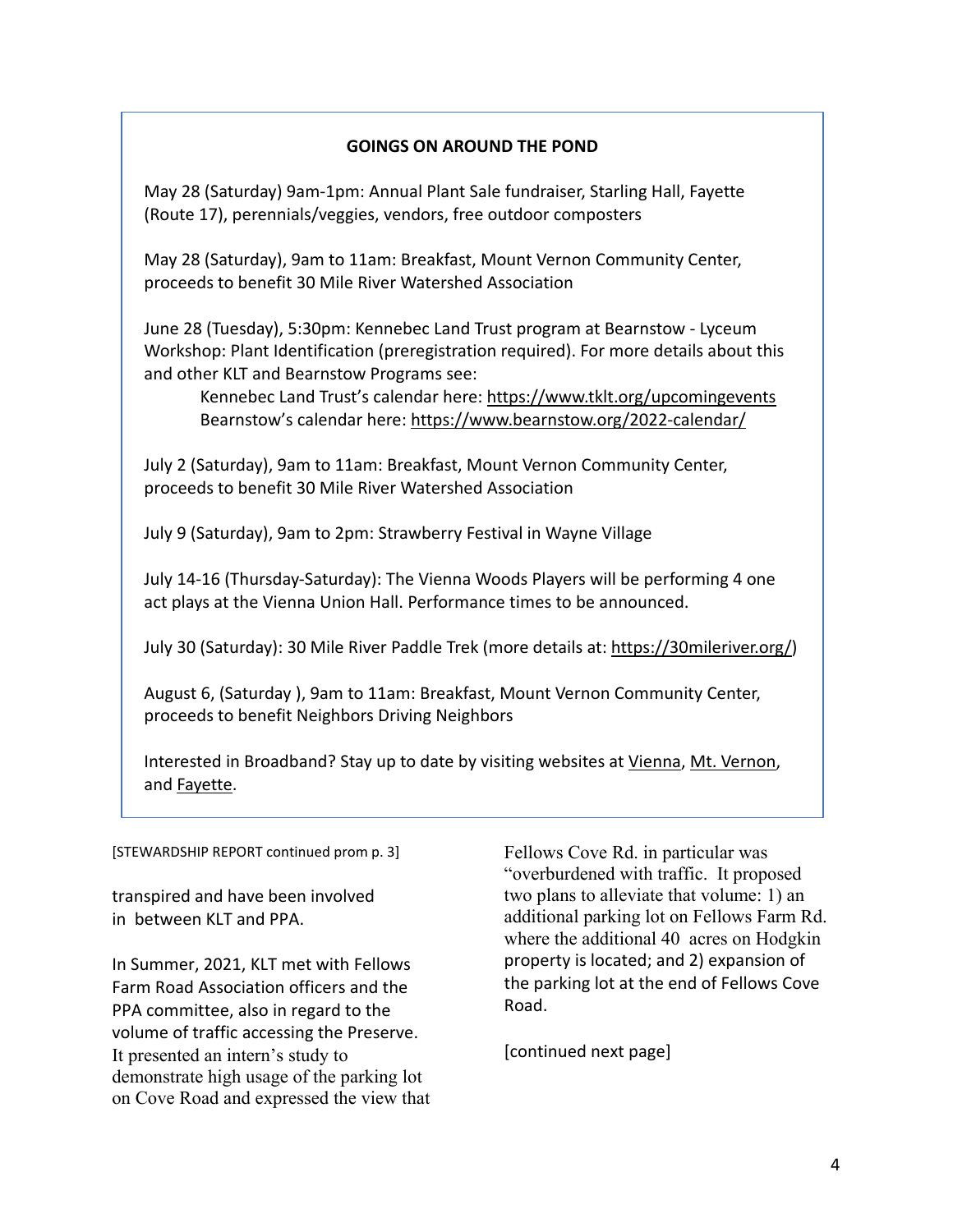#### [STEWARDSHIP REPORT continued prom p. 4]

In response to those KLT proposals, the road associations of the Cove and Farm Roads, both private roads, conducted surveys of their members. The road association officers presented the results of those surveys to demonstrate opposition to both of KLT's proposals to increase parking at the preserve. Both road associations questioned (and continue to question) how KLT could expand the use of the two private roads for public traffic without approval of the road owners.

The PPA committee suggested that KLT consider placing a public parking lot on its property on Sandy River Rd., a public road, which is adjacent to the Fellows Farm Rd. and close to Fellows Cove Rd. This would be within walking distance to the Preserve's trails and it would reduce the amount of traffic on the Cove and Farm dirt roads.

After several meetings between KLT and PPA committee, KLT agreed to make a public parking lot on the Sandy River Rd property, to put a hold on their idea of a public parking lot on the Fellows Farm Rd. and to pursue negotiations with a property owner for an access path from the Sandy River Rd parking lot through to the Headlands property trail. KLT also applied for a permit to expand the existing parking lot at the end of the Cove Rd. and the Town of Fayette CEO and planning board approved it in March 2022. This approval is being appealed by a resident of Fellows Cove Road.

When KLT completes its new public parking lot on the Sandy River Rd., it will be asking visitors to consider biking or walking from that new location to the Headlands trailheads on Fellows Farm or Cove Road. They are hoping that this option will limit the volume of parking in the Fellows Cove Rd. lot on busy weekends.

As you can see from this ongoing saga, a lot of thought and effort goes into stewardship of Parker Pond. In this case, the four stakeholders – two road associations, KLT and PPA – shared a common goal – providing a welcome to all Mainers who want to enjoy our lake (as is provided by law) and differing views of how to achieve that goal. PPA recently sent a letter to KLT to underscore its role, consistent with the easement, by saying:

*The PPA board requests that KLT and PPA collaboratively update and develop a management Plan as provided in section 6. , Public Uses in the Headlands Conservation Easement and that changes to the configuration of the property, including parking lots, be deferred until such plan is in place.* 

Respectively Submitted, Gary Dubord



Loon Is. From Ithiel Gordon Rd. Jan. 22, 2022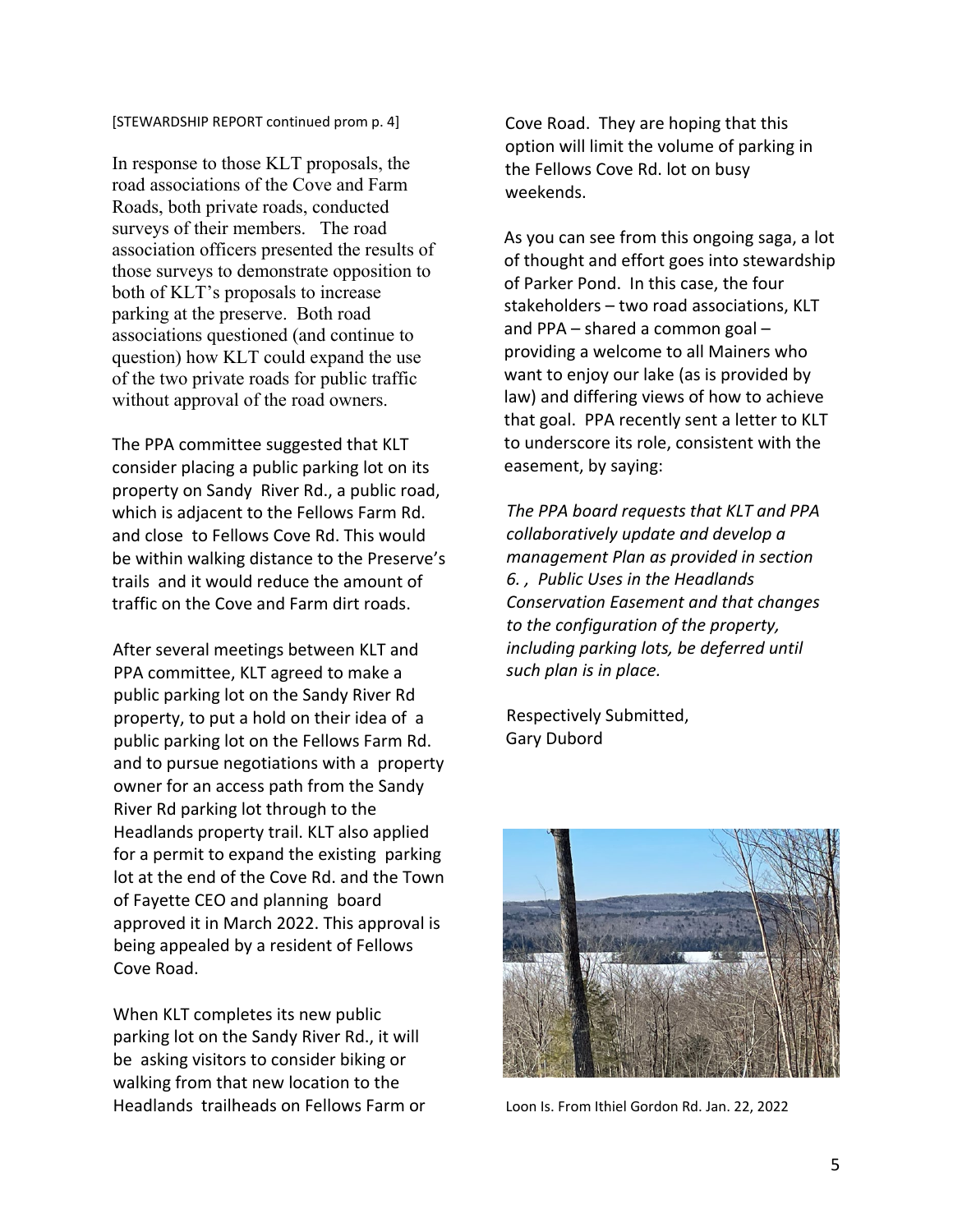

# **30 Mile River Watershed Association – Kicking off a busy field season**

**Water Quality Monitoring** – Parker is one of eight lakes that 30 Mile monitors, with the support of volunteers, biweekly May-October. We collect extensive data on dissolved oxygen, temperature, clarity, phosphorus, chlorophyll and more to track the health the lake, and then analyze the data to look for trends in declining water quality. For our 2021 Water Quality Report and to see near real-time data, visit [https://30mileriver.org/parker-pond/.](https://30mileriver.org/parker-pond/) To assist with data collection or on-water transportation and see first-hand what it's all about, contact [whitney@30mileriver.org.](mailto:whitney@30mileriver.org)

**Youth Conservation Corps** – After a twoyear hiatus due to the pandemic, 30 Mile's YCC crew will be back in action this season completing erosion control projects to protect water quality. We provide lakefriendly landscaping at a reduced cost on properties that impact the lake. By installing erosion control measures along the shorefront – such as buffer plantings, infiltration steps, stable pathways, and water diverters – we reduce the polluted runoff going into the lake. Our experienced staff designs the projects and provides permitting assistance. We are still accepting requests for the 2022 season. To learn more, visit [https://30mileriver.org/youth](https://30mileriver.org/youth-conservation-corps/)[conservation-corps/.](https://30mileriver.org/youth-conservation-corps/)

**Courtesy Boat Inspections** – Memorial Day Weekend through September, our paid and volunteer inspectors will be at the Tower Road launch checking boats and gear for

hitchhiking invasive species. With many different invasive species now found on lakes less than 20 miles away, it's more important than ever to stay vigilant. Last summer, four Parker Pond volunteers made a big difference to our inspection coverage – generously volunteering 117 hours and helping us conduct 868 inspections. A big THANK YOU to Karen Nadeau, Kate Schulze, Tucker Schulze and Susan Tinguely. Without their efforts, many boats would have entered unchecked! To volunteer even a few hours, contact [frank@30mileriver.org.](mailto:frank@30mileriver.org)

### **Invasive Milfoil Removal on Androscoggin**

**Lake –** Starting in May, we will resume our work fighting the invasive variable watermilfoil in Androscoggin Lake discovered in September 2020. We will be intensively surveying the infested area, four days a week, searching for individual milfoil plants and marking them for removal by trained SCUBA divers. We will also be partnering with the lake association to survey the rest of the lake for potential spread.

**Invasive Plant Patrol** – The invasive milfoil in Androscoggin was found early thanks to a volunteer member of their lake association's plant patrol team. Every summer, volunteers on Parker survey much of lake for invasive aquatic plants, but we aren't covering the whole lake. Please join us! It's a fun way to learn more about all the valuable native plants growing in the lake, while making a real difference safeguarding Parker Pond. Contact [lidie@30mileriver.org.](mailto:lidie@30mileriver.org)

[continued next page]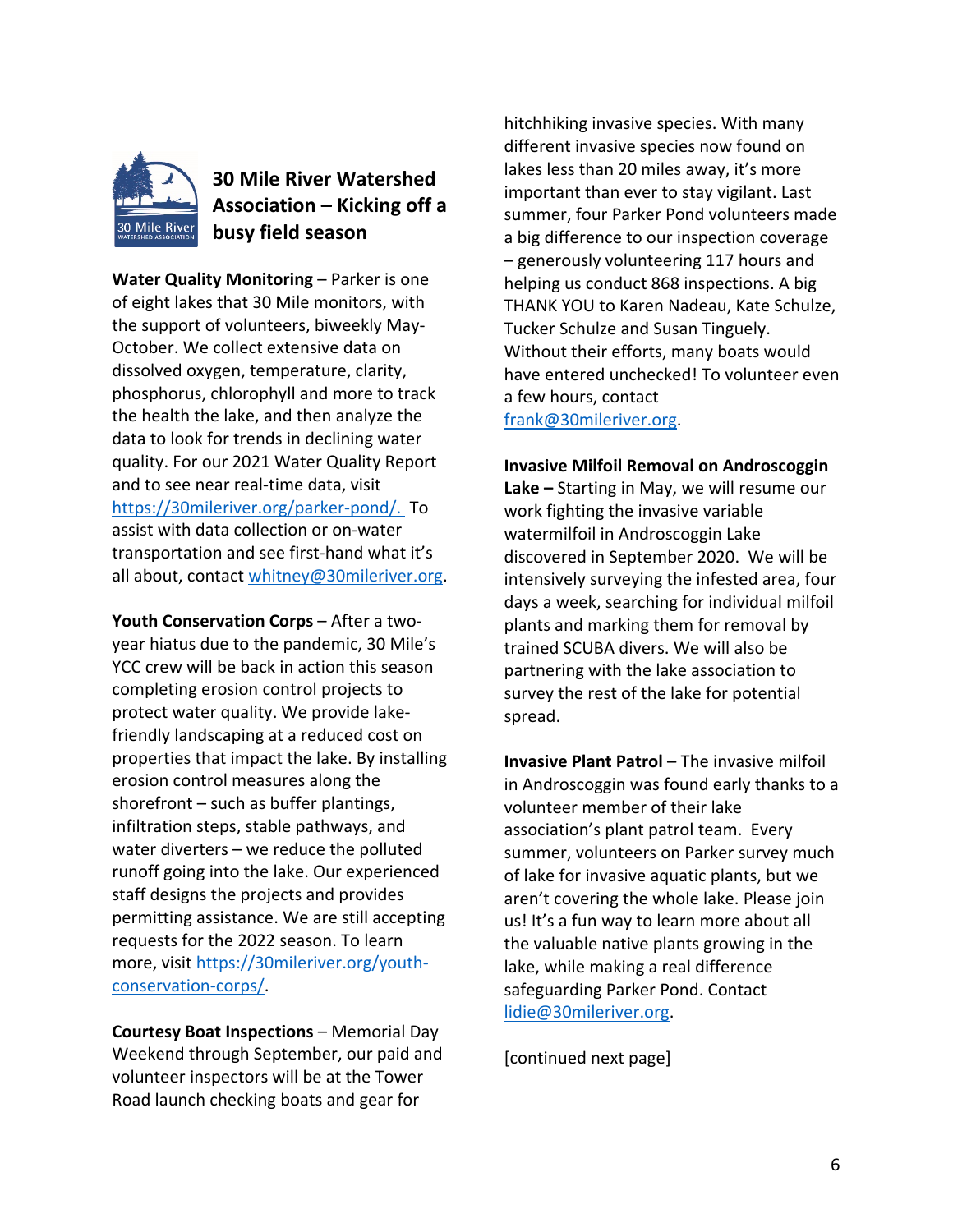**Paddle Trek** – This year's [13th Annual](https://r20.rs6.net/tn.jsp?f=0011UWrO0tHd5aO-4LUQoHKO-MQ_m1vJNTH-Wh7ZxKQAUNUv-VcsPjU6Y8MsAv8AsU043vkfP8vvUE22oZnZKjcHuSEpD3zIm17RghG-fVYn_EMf-nPTfBTz-cFJ_n9iTjxAgL7WBWx6FlXBc-0FY9x9Lleqe1Djx2p&c=9tS5fq_aao8oImunthd-xqbUa57cTvweJTLLFyFh-wG3_g6WN5Is2g==&ch=S8TEi46nCkofy2X2SiSEcu50T1LNgCftlmivenfPPLbvCBl1ye3uBg==)  [Paddle Trek](https://r20.rs6.net/tn.jsp?f=0011UWrO0tHd5aO-4LUQoHKO-MQ_m1vJNTH-Wh7ZxKQAUNUv-VcsPjU6Y8MsAv8AsU043vkfP8vvUE22oZnZKjcHuSEpD3zIm17RghG-fVYn_EMf-nPTfBTz-cFJ_n9iTjxAgL7WBWx6FlXBc-0FY9x9Lleqe1Djx2p&c=9tS5fq_aao8oImunthd-xqbUa57cTvweJTLLFyFh-wG3_g6WN5Is2g==&ch=S8TEi46nCkofy2X2SiSEcu50T1LNgCftlmivenfPPLbvCBl1ye3uBg==) will be held on Saturday, July 30th. Join us for all or just a part of this 15 mile guided paddle from Mt. Vernon Village to Wayne Village, traveling along many of the lakes and streams that form the 30 Mile River. Registration will begin in June.

To stay updated on all that's going on at 30 Mile, sign up for our newsletter and check out our new website at [30mileriver.org.](https://30mileriver.org/) 

Lidie Robbins, PPA Board Member and 30 Mile Executive Director

## **PPA WATER QUALITY REPORT**

The 30 Mile River team, [\(30mileriver.org\)](http://30mileriver.org/) was hard at work this winter compiling water quality data gathered last season. See 30 Mile's article for more information. They have done a fantastic job on reporting this data in laymen terms, with graphs and trends. You can see the Water Quality Report [here.](https://30mileriver.org/wp-content/uploads/2022/04/2021-Parker-Pond-WQ-Report.pdf)

[continued next page]

# Wondering about Ice-out?

Thanks to Karen Rogers for pulling these ice-out dates from the PPA website:

| 2015 | April 24 |
|------|----------|
| 2016 | March 29 |
| 2017 |          |
| 2018 | April 27 |
| 2019 | April 24 |
| 2020 | April 10 |
| 2021 | April 6  |
|      |          |

And for 2022, Lidie reported:

"Ice out is defined by the state as when you can navigate unimpeded from one end of the water body to the other. The ice out date I reported was April 6th. There was still some ice remaining in Porter's Cove at the north end, but using a drone to view the entire lake, it was clearly navigable from one end to the other."

Photos support Lidie's conclusion from first open water of Tremolo Point to wide-open from the North End.



March 31 Tremolo Point Photo by Kathryn. Markovchick



April 3 looking at Headlands Photo by Bill Rosenberg



April 6 from North End Photo by Bill Rosenberg